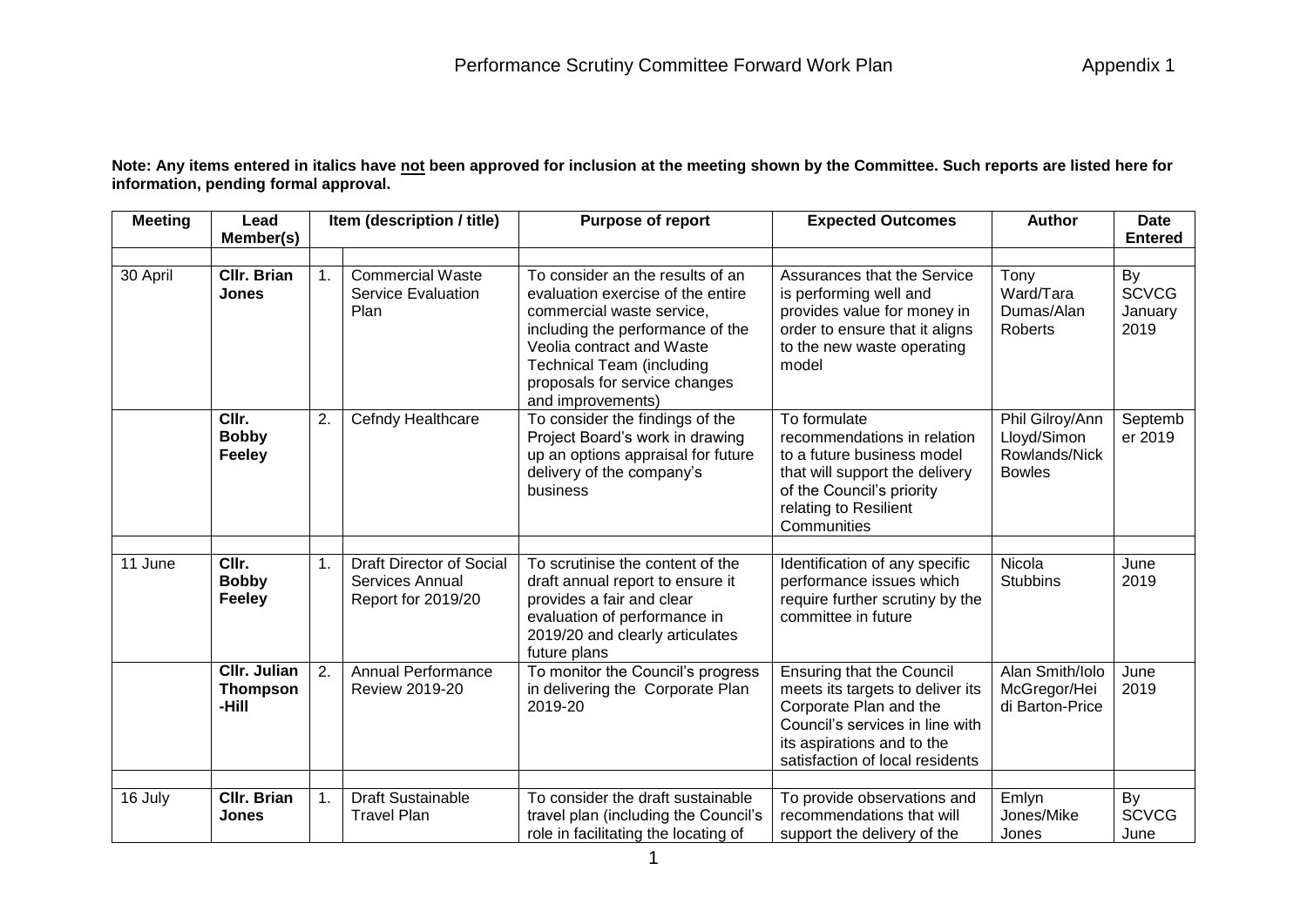| <b>Meeting</b> | Lead                                            |    | Item (description / title)                                                                   | Purpose of report                                                                                                                                                                                                                                                                      | <b>Expected Outcomes</b>                                                                                                                                                                                                                                                                                                                                                                          | <b>Author</b>                                                    | <b>Date</b>                                                                       |
|----------------|-------------------------------------------------|----|----------------------------------------------------------------------------------------------|----------------------------------------------------------------------------------------------------------------------------------------------------------------------------------------------------------------------------------------------------------------------------------------|---------------------------------------------------------------------------------------------------------------------------------------------------------------------------------------------------------------------------------------------------------------------------------------------------------------------------------------------------------------------------------------------------|------------------------------------------------------------------|-----------------------------------------------------------------------------------|
|                | Member(s)                                       |    |                                                                                              | vehicle charging points across the<br>county, its work with other local<br>authorities and stakeholders with<br>respect of their availability and in<br>relation to other potential<br>alternative travel modes, and in<br>supporting the community to<br>switch to sustainable fuels) | corporate priorities relating to<br>the environment and<br>connected communities by<br>reducing CO2 emissions and<br>improving travel connectivity                                                                                                                                                                                                                                                |                                                                  | <b>Entered</b><br>2018<br>(resched<br>uled<br>February<br>&<br>Novemb<br>er 2019) |
| 1 October      | <b>Cllr. Huw</b><br>Hilditch-<br><b>Roberts</b> | 1. | <b>Provisional External</b><br>Examinations and<br><b>Teacher Assessments</b><br>[Education] | To review the performance of<br>schools and that of looked after<br>children                                                                                                                                                                                                           | Scrutiny of performance<br>leading to recommendations<br>for improvement                                                                                                                                                                                                                                                                                                                          | Karen<br>Evans/Julian<br>Molloy/GwE                              | Septemb<br>er 2019                                                                |
|                | CIIr.<br><b>Bobby</b><br>Feeley                 | 2. | Hafan Deg, Rhyl<br><b>Representatives from</b><br><b>KL Care to be invited</b><br>to attend  | To monitor the effectiveness of<br>the transfer of the facility and<br>services to an external provider<br>and the provider's progress in<br>growing and expanding the<br>services available at the centre<br>(the report to include an updated<br>Well-being Impact Assessment)       | To evaluate the impact of the<br>transfer of the facility and<br>services on all stakeholders<br>and to assess whether the<br>services provided at Hafan<br>Deg are in line with the<br>contract specification,<br>support the Council's vision<br>for adult social care and the<br>five ways to well-being and<br>the requirements of the<br>Social Services and Well-<br>being (Wales) Act 2014 | Phil Gilroy/Ann<br>Lloyd/Katie<br>Newe/Dawn<br>Wynne             | Septemb<br>er 2019                                                                |
|                | CIIr.<br><b>Bobby</b><br>Feeley                 | 3. | Cefndy Healthcare<br><b>Annual Report</b><br>2019/20 and Annual<br>Plan 2020/21              | To consider the company's<br>performance during 2019/20 and<br>its Annual Plan for 2020/21                                                                                                                                                                                             | An assessment of the<br>company's performance in<br>delivering its business within<br>budget and meeting targets<br>will assist with the<br>identification of future trends<br>and requirements and<br>support the delivery of the<br>Council's priority relating to<br><b>Resilient Communities</b>                                                                                              | Phil Gilroy/Ann<br>Lloyd/Simon<br>Rowlands/Nick<br><b>Bowles</b> | Septemb<br>er 2019                                                                |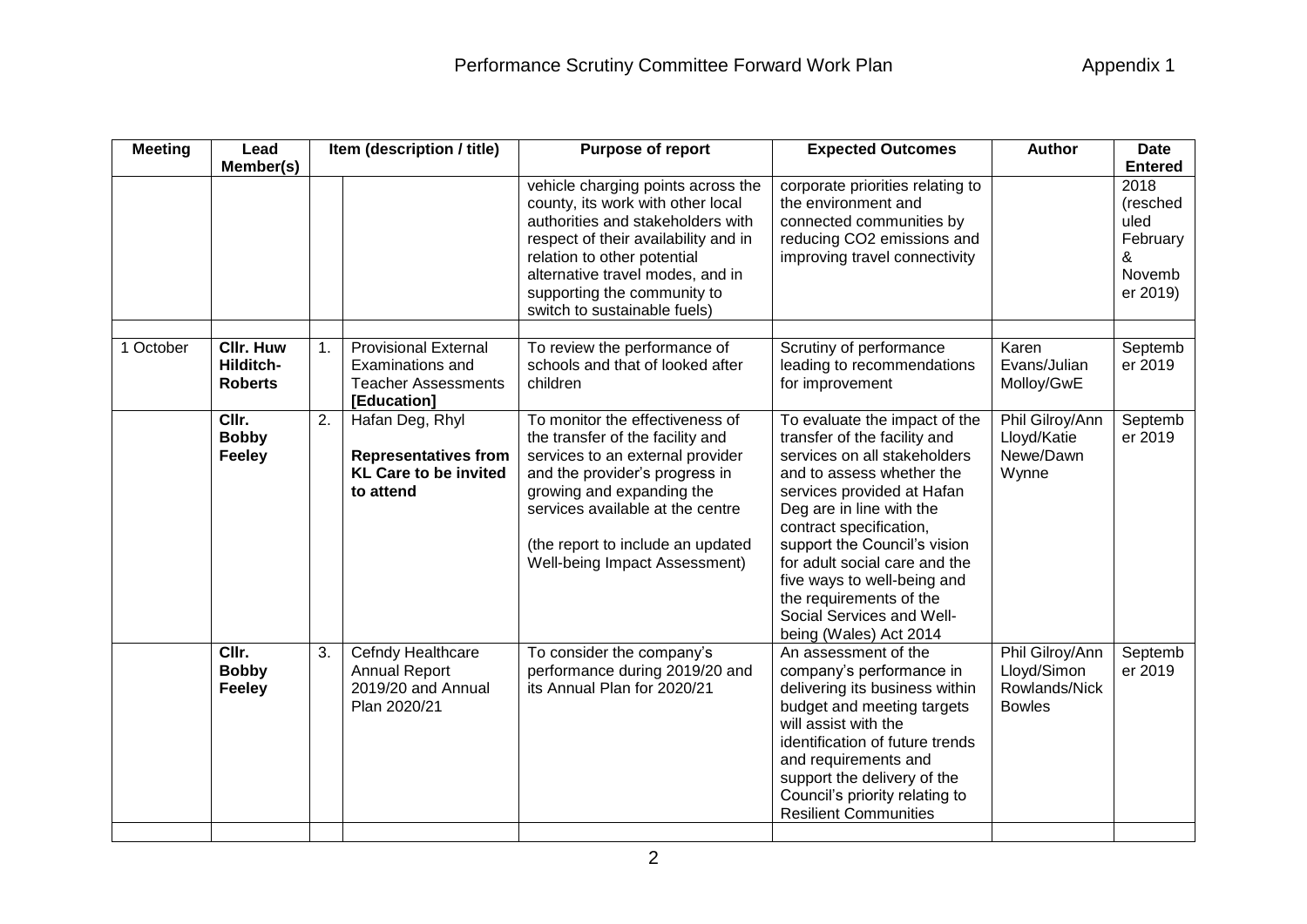| <b>Meeting</b>                | Lead                                                   |    | Item (description / title)<br><b>Purpose of report</b>  |                                                                                                                                                                                                                                                                                                                                                                                                                                                 | <b>Expected Outcomes</b>                                                                                                                                                                                                                                                                              | <b>Author</b>                              | <b>Date</b>        |  |
|-------------------------------|--------------------------------------------------------|----|---------------------------------------------------------|-------------------------------------------------------------------------------------------------------------------------------------------------------------------------------------------------------------------------------------------------------------------------------------------------------------------------------------------------------------------------------------------------------------------------------------------------|-------------------------------------------------------------------------------------------------------------------------------------------------------------------------------------------------------------------------------------------------------------------------------------------------------|--------------------------------------------|--------------------|--|
|                               | Member(s)                                              |    |                                                         |                                                                                                                                                                                                                                                                                                                                                                                                                                                 |                                                                                                                                                                                                                                                                                                       |                                            | <b>Entered</b>     |  |
| 26<br>November                | <b>CIIr. Julian</b><br><b>Thompson</b><br>-Hill        | 1. | Corporate Risk<br>Register                              | To consider the latest version of<br>the Council's Corporate Risk<br>Register and risk appetite<br>statement                                                                                                                                                                                                                                                                                                                                    | Effective monitoring and<br>management of identified risk<br>to reduce risks to residents<br>and the Authority                                                                                                                                                                                        | Alan Smith/Iolo<br>McGregor/Em<br>ma Horan | May<br>2019        |  |
| January<br>2021<br>(date tbc) | <b>CIIr. Huw</b><br><b>Hilditch-</b><br><b>Roberts</b> | 1. | <b>Verified External</b><br>Examinations<br>[Education] | To review the performance of<br>schools and that of looked after<br>children; and GwE's impact on the<br>educational attainment of the<br>County's pupils.<br>The report to include actual<br>figures in addition to percentages<br>along with school absenteeism<br>and exclusion data.<br>The report to incorporate GwE's<br>Annual report and information on<br>the 5 year trend in relation to<br>educational attainment in<br>Denbighshire | Scrutiny of performance<br>leading to recommendations<br>for improvement                                                                                                                                                                                                                              | Karen<br>Evans/Julian<br>Molloy/GwE        | Septemb<br>er 2019 |  |
|                               | <b>CIIr. Tony</b><br><b>Thomas</b>                     | 2. | <b>Library Service</b><br>Standards 2019-20             | To consider the results of the<br>WG's annual evaluation of the<br>Council's Library Service and the<br>progress made in delivering the<br>Council's Library Strategy 2019-<br>22                                                                                                                                                                                                                                                               | Identification of any<br>slippages in performance in<br>order to formulate<br>recommendations to redress<br>the situation and ensure that<br>the Service delivers the<br>Council's Corporate Plan and<br>its priorities in relation to<br>Young People, Resilient and<br><b>Connected Communities</b> | Liz<br>Grieve/Bethan<br>Hughes             | January<br>2020    |  |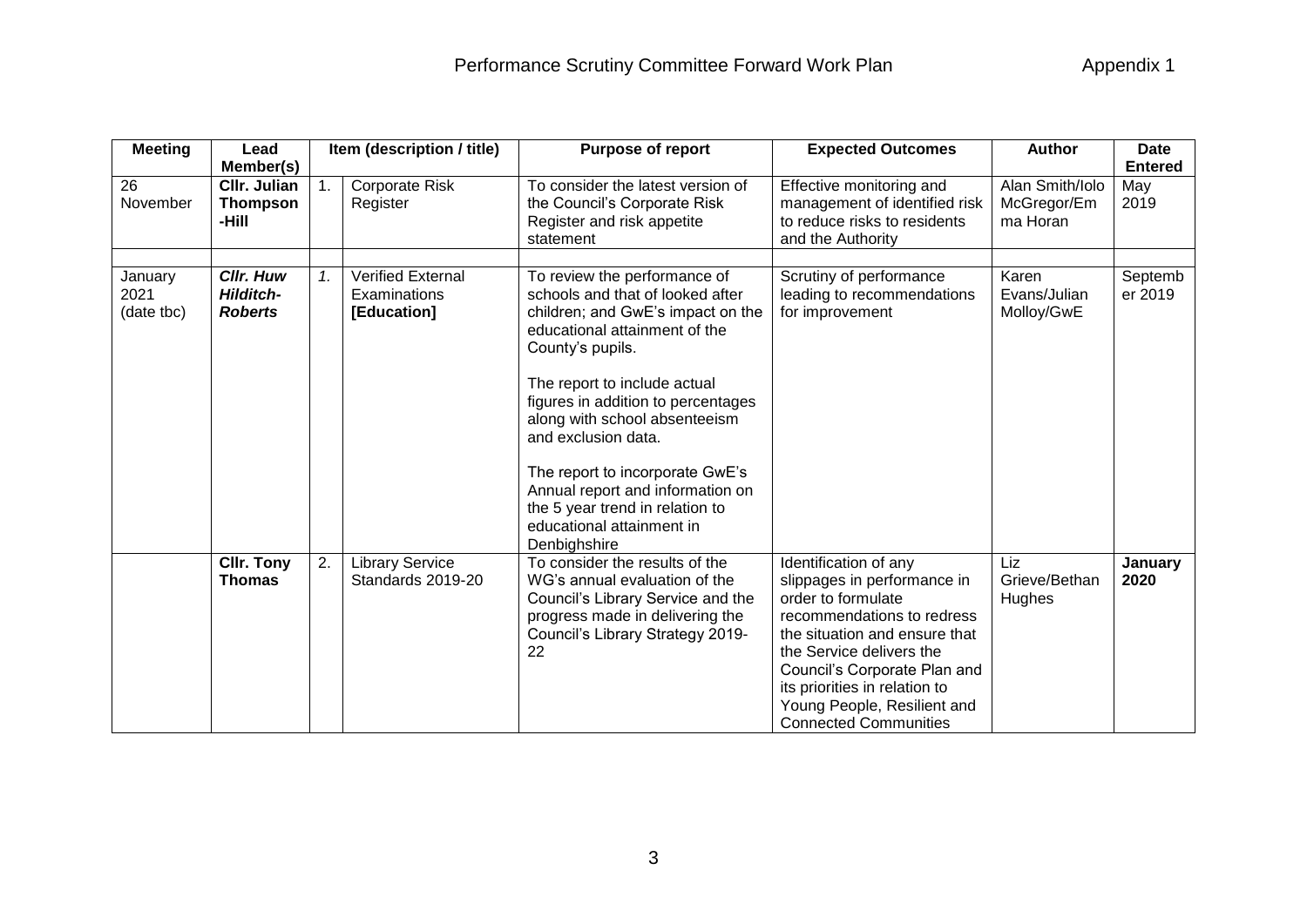## **Future Issues**

| Item (description / title)                                                                                                                                     | <b>Purpose of report</b>                                                                                                                               | <b>Expected Outcomes</b>                                                                                                                                                                                                                                                                                                                                              | <b>Author</b>                                          | <b>Date</b>      |  |
|----------------------------------------------------------------------------------------------------------------------------------------------------------------|--------------------------------------------------------------------------------------------------------------------------------------------------------|-----------------------------------------------------------------------------------------------------------------------------------------------------------------------------------------------------------------------------------------------------------------------------------------------------------------------------------------------------------------------|--------------------------------------------------------|------------------|--|
|                                                                                                                                                                |                                                                                                                                                        |                                                                                                                                                                                                                                                                                                                                                                       |                                                        | <b>Entered</b>   |  |
| Dolwen Residential Care Home                                                                                                                                   | To consider the Task and Finish Group's<br>recommendations relating to the future<br>provision of services at Dolwen<br>Residential Care Home, Denbigh | Pre-decision scrutiny of the task<br>and finish group's findings and the<br>formulation of recommendations<br>for presentation to Cabinet with<br>respect of the future provision of<br>services at Dolwen with a view to<br>ensuring that everyone is<br>supported to live in homes that<br>meet their needs and are able to<br>live independent and resilient lives | Task and Finish<br>Group/Phil<br>Gilroy/Abbe<br>Harvey | <b>July 2018</b> |  |
| <b>School Improvement Plans</b><br>[Education]                                                                                                                 | To discuss with representatives of<br>particular schools their progress in<br>achieving their improvement plans                                        | Provision of support to the schools<br>to ensure they deliver their plans<br>and improve outcomes for their<br>pupils and the school as a whole                                                                                                                                                                                                                       | Karen<br>Evans/Julian<br>Molloy                        | February<br>2018 |  |
| Implementation of the Donaldson<br>Report 'Successful Futures' -<br>Independent Review of Curriculum<br>and Assessment Arrangements in<br>Wales<br>[Education] | To consider and monitor the plans to<br>implement the agreed measures adopted<br>by WG following the consultation on the<br>review's findings          | Better outcomes for learners to<br>equip them with jobs market skills                                                                                                                                                                                                                                                                                                 | Karen Evans                                            | April 2015       |  |
| Dependent upon the legislative<br>timetable                                                                                                                    |                                                                                                                                                        |                                                                                                                                                                                                                                                                                                                                                                       |                                                        |                  |  |

## **Information/Consultation Reports**

| Date                                                  | Item (description / title)                                                                                                                             | <b>Purpose of report</b>                                                                                                                                                                | <b>Author</b>                                            | Date<br><b>Entered</b> |
|-------------------------------------------------------|--------------------------------------------------------------------------------------------------------------------------------------------------------|-----------------------------------------------------------------------------------------------------------------------------------------------------------------------------------------|----------------------------------------------------------|------------------------|
| <b>March &amp; September</b><br>2020<br>[Information] | Corporate Plan 2017/22 (Q3) 2019/20<br>&<br>Corporate Plan 2017/22 Q1 2020/21<br>To monitor the Council's progress in<br>delivering the Corporate Plan | Ensuring that the Council meets its targets and<br>delivers its Corporate Plan and the Council's<br>services in line with its aspirations and to the<br>satisfaction of local residents | Alan Smith/Iolo<br>McGregor/Heidi<br><b>Barton-Price</b> | September<br>2018      |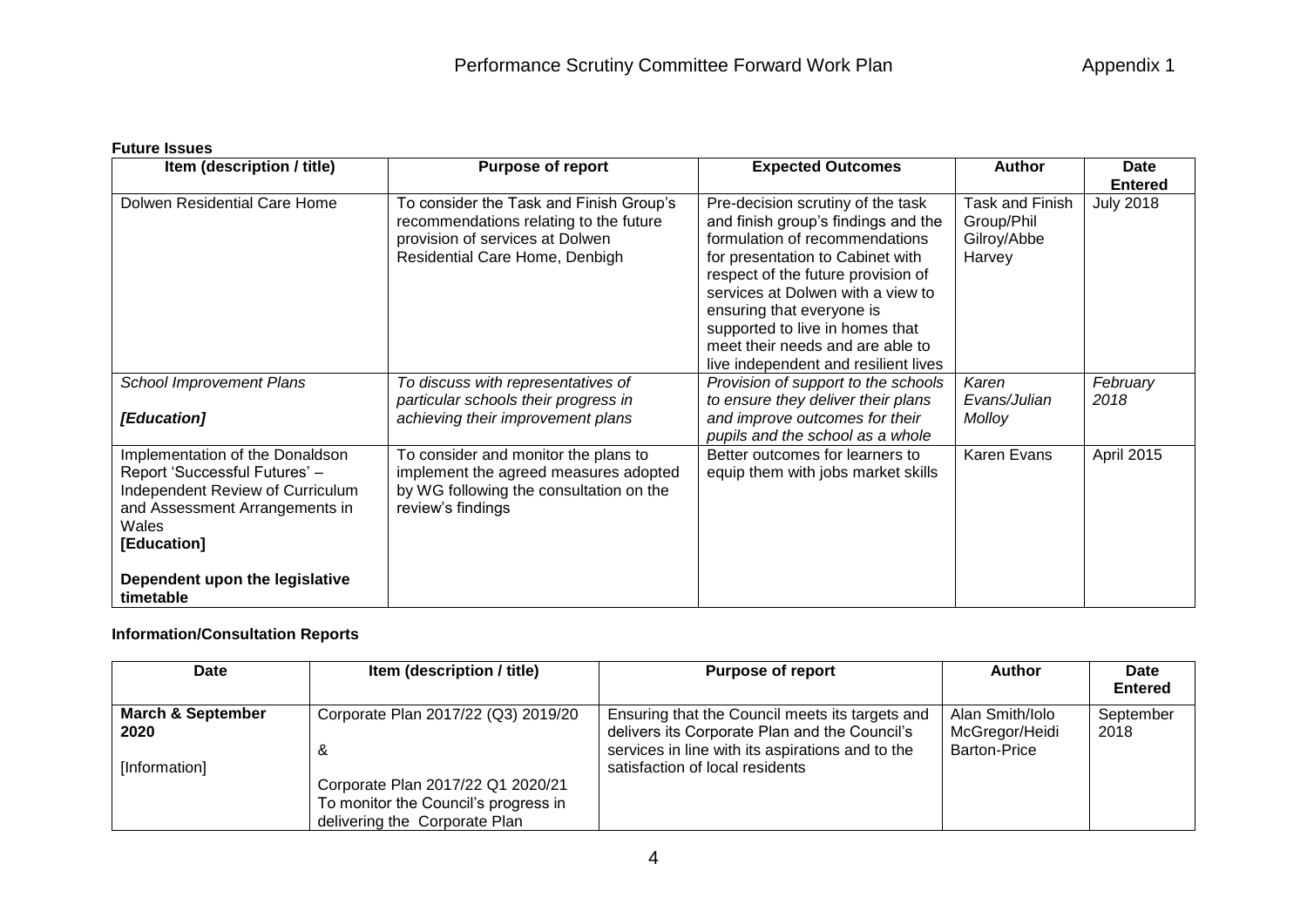| Feb/May/Sept/November<br>each year<br>[Information] | Quarterly 'Your Voice' complaints<br>performance to include social services<br>complaints          | To scrutinise Services' performance in<br>complying with the Council's complaints and<br>identify areas of poor performance with a view<br>to the development of recommendations to<br>address weaknesses. The report to include:<br>(i) a comprehensive explanation on why<br>targets have not been met when dealing<br>with specific complaints, reasons for non-<br>compliance, and measures taken to rectify<br>the failures and to ensure that future<br>complaints will be dealt with within the<br>specified timeframe;<br>(ii) how services encourage feedback and use<br>it to redesign or change the way they deliver<br>services; and<br>(iii)details of complaints which have been<br>upheld or partially upheld and the lessons<br>learnt from them. | Kevin Roberts/Ann<br>Lloyd/Phil Gilroy    | November<br>2018 |
|-----------------------------------------------------|----------------------------------------------------------------------------------------------------|-------------------------------------------------------------------------------------------------------------------------------------------------------------------------------------------------------------------------------------------------------------------------------------------------------------------------------------------------------------------------------------------------------------------------------------------------------------------------------------------------------------------------------------------------------------------------------------------------------------------------------------------------------------------------------------------------------------------------------------------------------------------|-------------------------------------------|------------------|
|                                                     |                                                                                                    | <b>Consideration of the information provided</b><br>will assist the Committee to determine<br>whether any issues merit detailed scrutiny                                                                                                                                                                                                                                                                                                                                                                                                                                                                                                                                                                                                                          |                                           |                  |
| <b>Information Report</b><br>(February 2020)        | Management of School Governing<br><b>Bodies</b>                                                    | To update the Committee on the progress<br>made in relation to filling vacant school<br>governor and clerk posts, securing School<br>Governing Bodies' compliance with completing<br>mandatory training courses and ensuring that<br>all schools' governor information packs contain<br>full details of the role and responsibilities of<br>governors, anticipated time commitments for<br>the role and information on the availability<br>governor allowances to cover specific costs<br>and travel expenses that may be incurred in<br>order to fulfil the role                                                                                                                                                                                                 | Karen<br>Evans/Geraint<br>Davies/Ian Land |                  |
| <b>Information Report</b><br>(June 2020)            | Housing Services - Review of the<br>effectiveness of the new working model<br>for Housing Officers | To review the effectiveness and impact of the<br>new Housing Officer model in delivering<br>personal advice and support to tenants,<br>particularly those who reside in older people's<br>schemes                                                                                                                                                                                                                                                                                                                                                                                                                                                                                                                                                                 | Geoff Davies/Jane<br>Moore                | March 2019       |